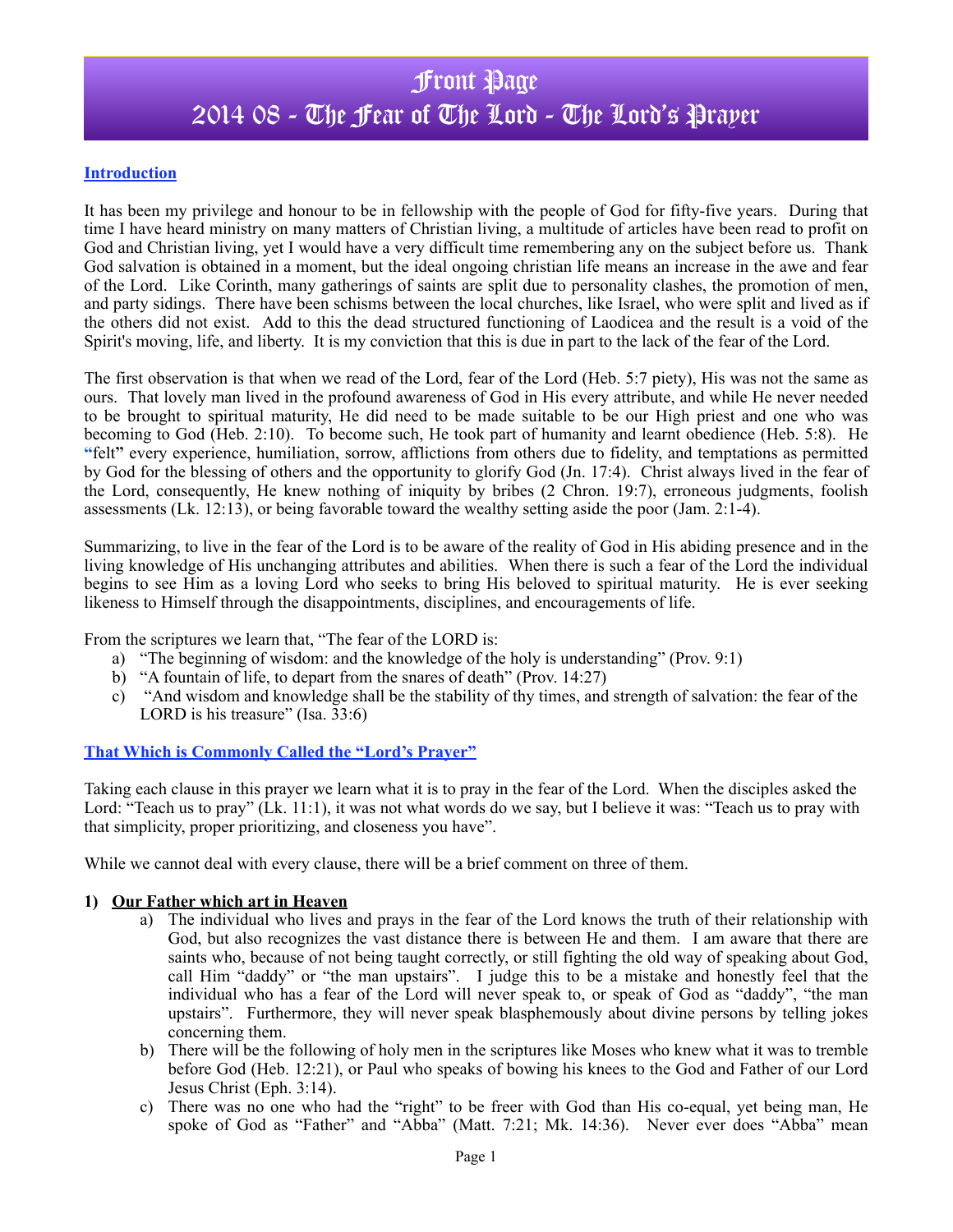## Front Page

## 2014 08 - The Fear of The Lord - The Lord's Prayer

"daddy", but it is the expression of childlike trust in a father. It is not childish trust which indicates immaturity, but "childlike" which is unwavering confidence in the love and care of another. It is good to remember the words of the preacher: "Be not rash with thy mouth, and let not thine heart be hasty to utter any thing before God: for God is in heaven, and thou upon earth: therefore let thy words be few" (Ecc. 5:2). The individual who lives in the fear of the Lord will never be casual when communicating with Divine Persons.

### **2) Hallowed be Thy Name**

- a) When speaking to God, He is to be held in the highest esteem. The Psalmist wrote: "Let them praise thy great and terrible name; for it is holy" (Psa. 99:3); "God is greatly to be feared in the assembly of the saints, and to be had in reverence of all them that are about him" (Psa. 89:7). When speaking to God one needs to recognize the glory of who we are speaking to. Consider His:
	- i) Omnipresence: "Behold, the heaven and heaven of heavens cannot contain thee" (1 Kgs. 8:27). Putting it another way one, could say: "Thou fillest immensity".
	- ii) Majesty and dominion over his creatures: "Art not thou God in heaven? and rulest not thou over all the kingdoms of the heathen?" (2 Chron. 20:6)
	- iii) Power and might: "Art thou not God in heaven?. . . and in thine hand is there not power and might, so that none is able to withstand thee!" (2 Chron. 20:6). "Our God is in the heavens: He hath done whatsoever He hath pleased" (Psa. 115:3).
	- iv) Omniscience: "The Lord's throne is in heaven: his eyes behold, his eye-lids try, the children of men" (Psa. 11:4); "The Lord looketh from heaven: he beholdeth all the sons of men" (Psa. 33:13).
	- v) Holiness and eternality: "Look down from thy holy habitation, from Heaven" (Deut. 26:15); "Thus saith the high and lofty One, that inhabiteth eternity, Whose name is Holy". (Isa. 57:15).
- b) Furthermore, the individual who seeks to live in the fear of the Lord develops an appreciation of the infiniteness of God's abilities and attributes, the vastness of the divine purposes, and the infinite holiness of God. To such a one, approaching God, speaking to God or for God is not a casual function, but an activity of increasing reverence and piety. In the presence of such a God, it is no wonder those in celestial glory cry: "Who shall not fear thee, O Lord, and glorify thy name? For thou only art holy: for all nations shall come and worship before thee; for thy judgments are made manifest" (Rev. 15:4). How abominable must those who mock and blaspheme His Holy name be in His sight.

#### **3) Thy Kingdom come**

- a) We live in a world where people that live for the present, political correctness has gone awry, injustice rules the land. The scriptures speak of such days when men: "call evil good, and good evil; that put darkness for light, and light for darkness" (Isa. 5:20). In sharp contrast are those who fear the Lord and live in the anticipation of His Kingdom. Then, at His coming to set up His kingdom: "in righteousness He shall judge and make war" (Rev. 19:11). When our glorious Lord sits on the Throne as the King of Kings, He shall reign, then the heavens will resound with praise and adoration. What a glorious reign that shall be when He cometh to judge the earth:
	- i) "Then shall the trees of the wood sing out at the presence of the LORD, because he cometh to judge the earth." (1 Chron. 16:33)
	- ii) "Before the LORD: for he cometh, for he cometh to judge the earth: he shall judge the world with righteousness, and the people with his truth." (Psa. 96:13)
	- iii) "Before the LORD . . . for he cometh to judge the earth: he shall judge the world with righteousness, and the people with his truth." (Psa. 98:9)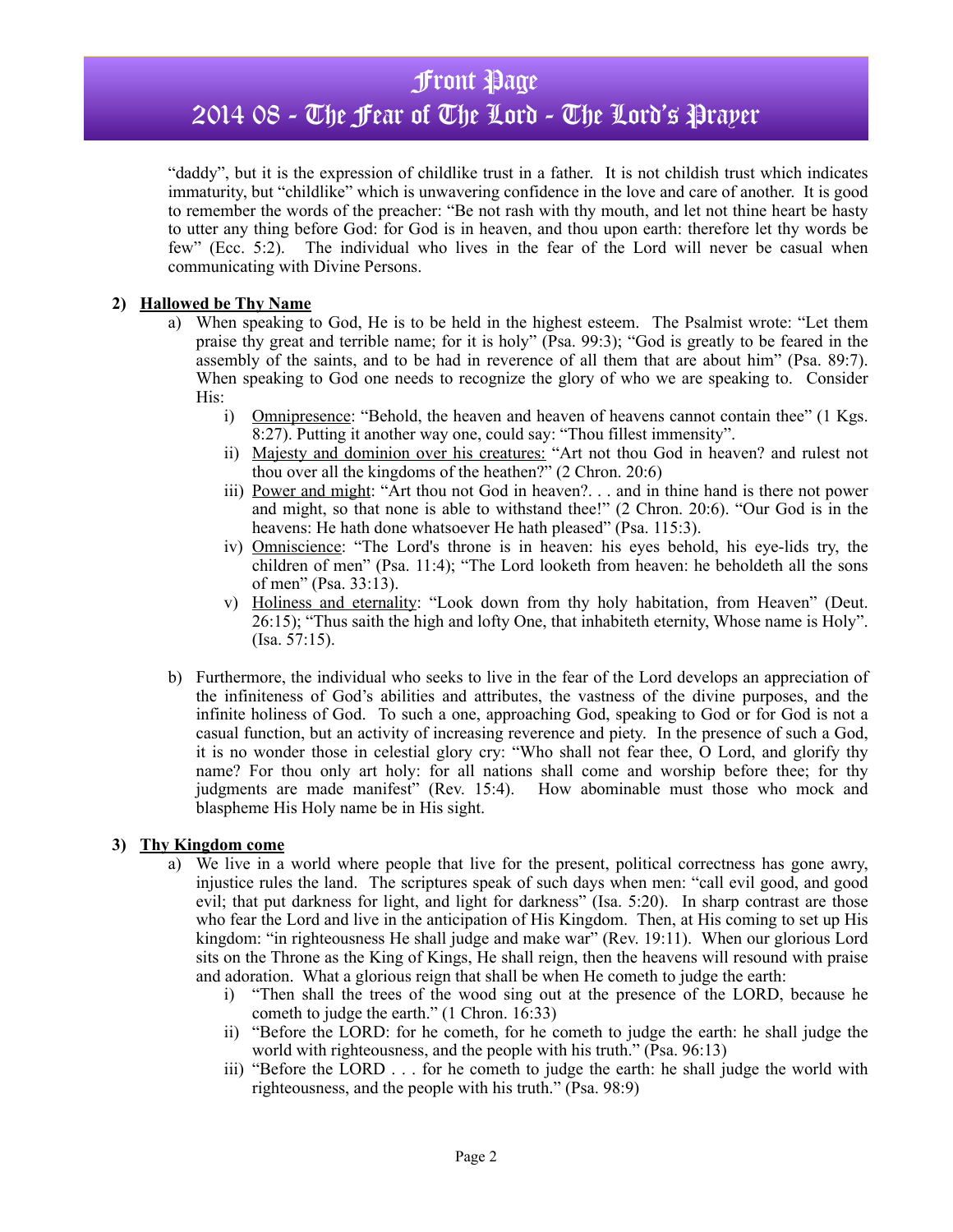# Front Page 2014 08 - The Fear of The Lord - The Lord's Prayer

#### b) Some of the characteristics of that coming Kingdom:

i) Governmentally, Christ will be King (Isa. 11:10) and He will be the King who will: "reign in righteousness, and princes shall rule in judgment" (Isa. 32:1). He will rule with a "rod of iron" (Rev. 19:15) and all disobedience will be judged (Zech. 12:9; 14:16-18). There will be changes in the animal world (Isa. 11:6-9); in the geographical world (Zech. chs. 12-13); and in the horticultural world (Isa. 55:13). There will be peace among the nations (Mic. 4:3-4); there will be bodily health (Isa. 35:5-6); joy (Isa. 9:3-4; 12:3-6; 14:7-8; 25:8-9); and justice (Isa. 9:7; 11:5). Then in that glorious Kingdom, Jesus the Redeemer (Isa. 59:20); the Sun of Righteousness (Mal. 4:2); the Stone (Isa. 28:16); and: "He shall have dominion also from sea to sea, and from the river unto the ends of the earth" (Psa. 72:8). When such a truth grips the heart of the saint for the glory of God they will pray. **S**urely, at such a truth, the prayer of the saint who loves and has a reverential fear of the Lord is: "Thy kingdom come, thy will be done on earth as it is in Heaven".

### **The Fear of The Lord**

- 1) Will cause me to live outside the box of:
	- a) Religious atheism but in the world of truth, as the religious leaders lived also (Psa. 14:1). Wisdom is not living in the denial of God but in the reality of God (Psa. 111:10).
	- b) Imagined spirituality in contrast to true condition Laodicea (Rev. 3:17).
	- c) Unconscious spiritual blindness in contrast to Divine sight and understanding of the works and ways of God (2 Pet. 1:9; Rev. 3:17).
	- d) Localized prayer but praying in the consciousness of God's greater purposes, the eternal purposes, and the glory of God (Matt. 6:10).
	- e) The burden of all activity is the glory of God and Christ (1 Cor. 10:31).
- 2) The fear of the Lord will prevent:
	- a) Murmuring against the disciplines of God as Israel did (Ex. 15:24; 16:2; 17:3).
	- b) Giving suggestions to God as Peter did on the mount of transfiguration (Mk. 9:5).
- 3) As an individual who lives in the fear of the Lord and the understanding of His greatness will consciously live in a world of:
	- a) Unlimited power in contrast to earthly weakness, the child the disciples could not cast out the demons (Matt. 17:18-19). Note that the King James Version says "devil", but there is only one devil and the word is "demon".
	- b) Unrestricted sovereignty in contrast to earthly limitations, as Pilate had to learn (Jn. 19:10-11).
	- c) Immeasurable resources in contrast to earthly means, the child with five loaves and two fishes (Matt. 14:17).
	- d) Awareness of His excellencies:
		- i) "And Israel saw that great work which the LORD did upon the Egyptians: and the people feared the LORD, and believed the LORD, and his servant Moses" (Ex. 14:31).
		- ii) "So Samuel called unto the LORD; and the LORD sent thunder and rain that day: and all the people greatly feared the LORD and Samuel" (1 Sam. 12:18).
		- iii) "Then they that feared the LORD spake often one to another: and the LORD hearkened, and heard it, and a book of remembrance was written before him for them that feared the LORD, and that thought upon his name" (Mal. 3:16).
	- e) There are those who feared the Lord but in a state of ignorance.
		- i) "So they feared the LORD, and made unto themselves of the lowest of them priests of the high places, which sacrificed for them in the houses of the high places" (2 Kgs. 17:32-33, 41).
		- ii) "Then the men feared the LORD exceedingly, and offered a sacrifice unto the LORD, and made vows" (Jon. 1:16).